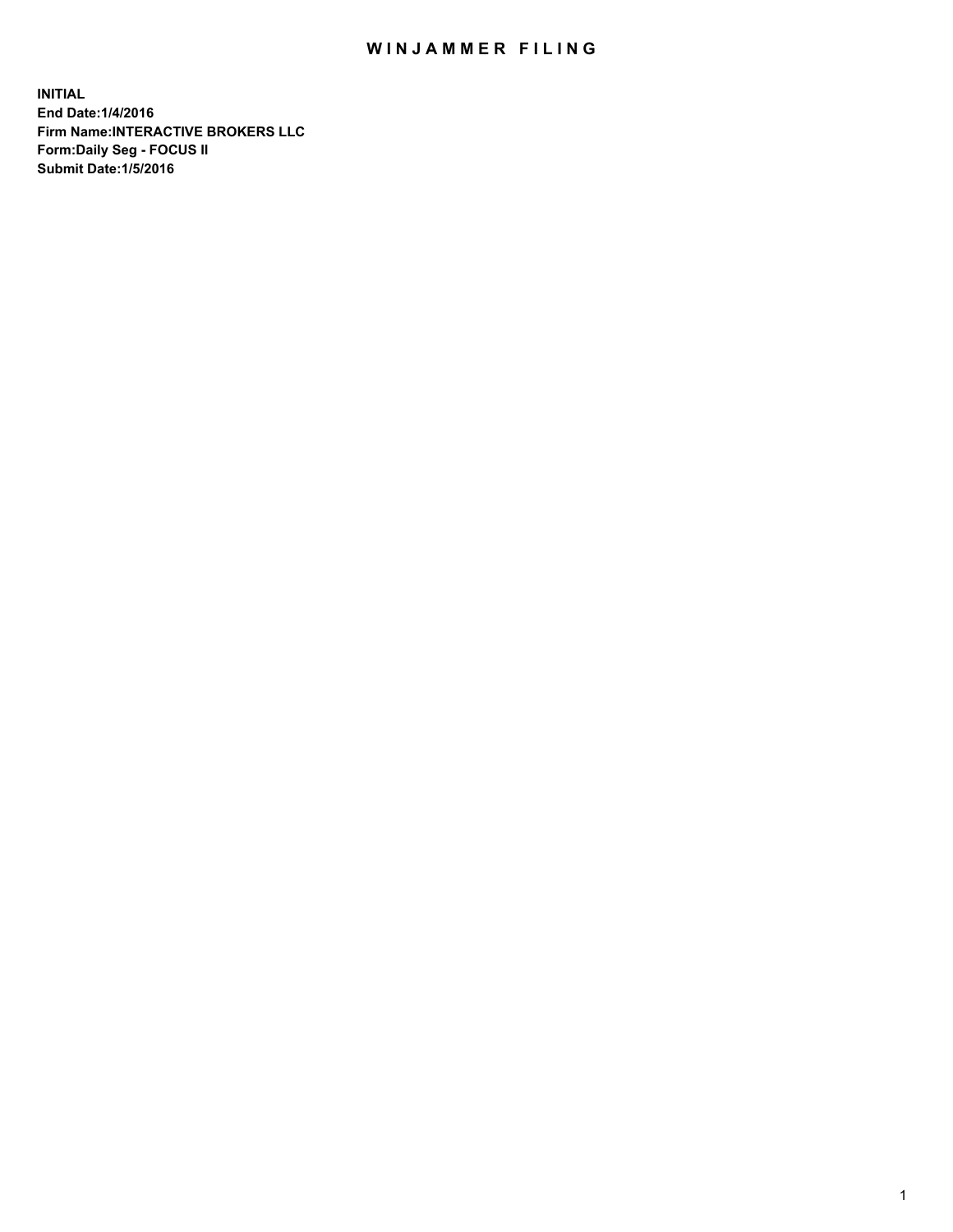## **INITIAL End Date:1/4/2016 Firm Name:INTERACTIVE BROKERS LLC Form:Daily Seg - FOCUS II Submit Date:1/5/2016 Daily Segregation - Cover Page**

| Name of Company<br><b>Contact Name</b><br><b>Contact Phone Number</b><br><b>Contact Email Address</b>                                                                                                                                                                                                                          | <b>INTERACTIVE BROKERS LLC</b><br><b>Alex Parker</b><br>203-618-7738<br>aparker@interactivebrokers.com |
|--------------------------------------------------------------------------------------------------------------------------------------------------------------------------------------------------------------------------------------------------------------------------------------------------------------------------------|--------------------------------------------------------------------------------------------------------|
| FCM's Customer Segregated Funds Residual Interest Target (choose one):<br>a. Minimum dollar amount: ; or<br>b. Minimum percentage of customer segregated funds required:%; or<br>c. Dollar amount range between: and; or<br>d. Percentage range of customer segregated funds required between:% and%.                          | <u>0</u><br>155,000,000 245,000,000<br><u>00</u>                                                       |
| FCM's Customer Secured Amount Funds Residual Interest Target (choose one):<br>a. Minimum dollar amount: ; or<br>b. Minimum percentage of customer secured funds required:%; or<br>c. Dollar amount range between: and; or<br>d. Percentage range of customer secured funds required between:% and%.                            | <u>0</u><br>80,000,000 120,000,000<br>0 <sub>0</sub>                                                   |
| FCM's Cleared Swaps Customer Collateral Residual Interest Target (choose one):<br>a. Minimum dollar amount: ; or<br>b. Minimum percentage of cleared swaps customer collateral required:% ; or<br>c. Dollar amount range between: and; or<br>d. Percentage range of cleared swaps customer collateral required between:% and%. | ₫<br>0 <sub>0</sub><br>0 <sub>0</sub>                                                                  |

Attach supporting documents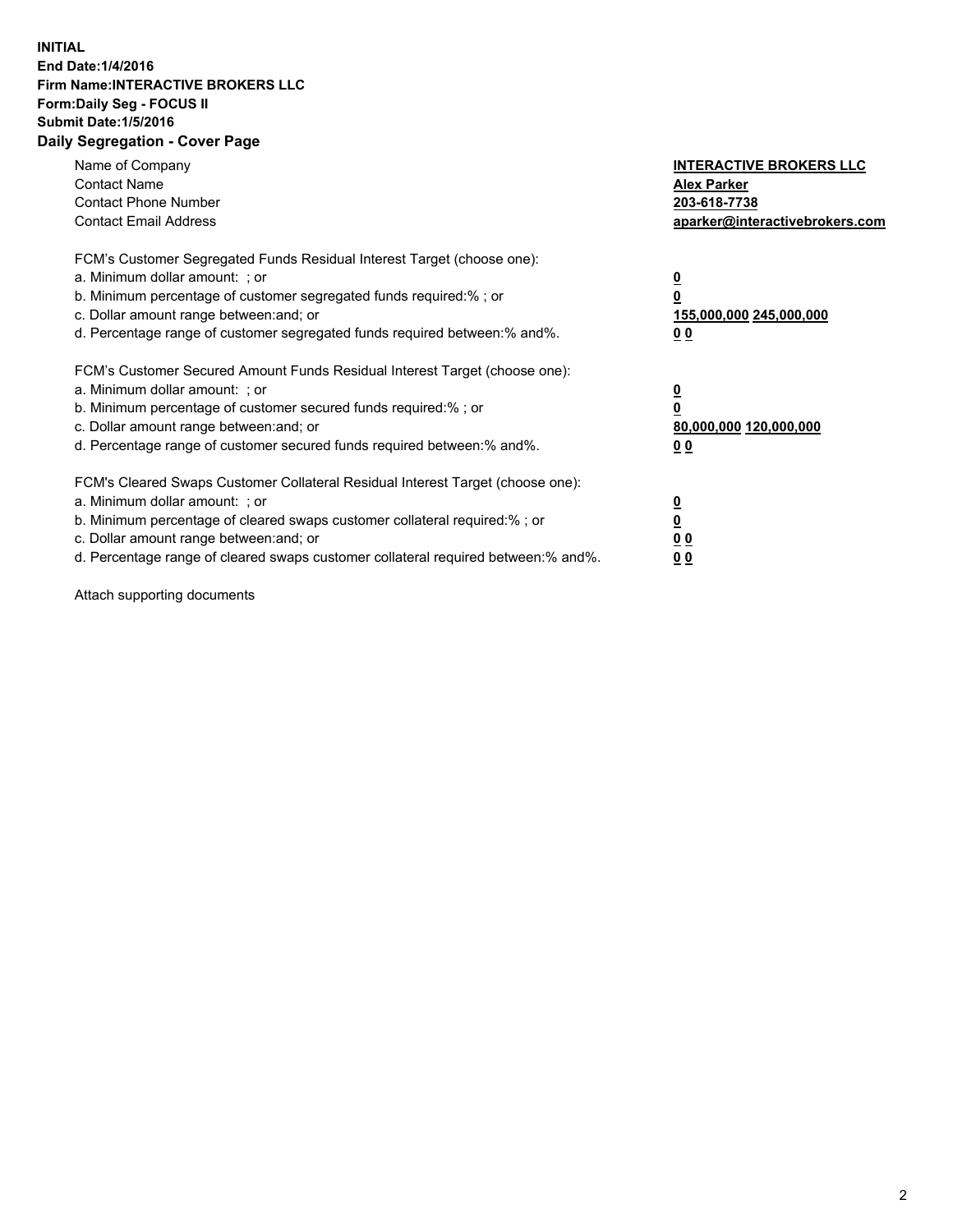## **INITIAL End Date:1/4/2016 Firm Name:INTERACTIVE BROKERS LLC Form:Daily Seg - FOCUS II Submit Date:1/5/2016 Daily Segregation - Secured Amounts**

|     | Foreign Futures and Foreign Options Secured Amounts                                         |                                  |
|-----|---------------------------------------------------------------------------------------------|----------------------------------|
|     | Amount required to be set aside pursuant to law, rule or regulation of a foreign            | $0$ [7305]                       |
|     | government or a rule of a self-regulatory organization authorized thereunder                |                                  |
| 1.  | Net ledger balance - Foreign Futures and Foreign Option Trading - All Customers             |                                  |
|     | A. Cash                                                                                     | 321,058,261 [7315]               |
|     | B. Securities (at market)                                                                   | $0$ [7317]                       |
| 2.  | Net unrealized profit (loss) in open futures contracts traded on a foreign board of trade   | 3,341,592 [7325]                 |
| 3.  | Exchange traded options                                                                     |                                  |
|     | a. Market value of open option contracts purchased on a foreign board of trade              | 16,550 [7335]                    |
|     | b. Market value of open contracts granted (sold) on a foreign board of trade                | -28,792 [7337]                   |
| 4.  | Net equity (deficit) (add lines 1. 2. and 3.)                                               | 324,387,611 [7345]               |
| 5.  | Account liquidating to a deficit and account with a debit balances - gross amount           | 236,569 [7351]                   |
|     | Less: amount offset by customer owned securities                                            | 0 [7352] 236,569 [7354]          |
| 6.  | Amount required to be set aside as the secured amount - Net Liquidating Equity              | 324,624,180 [7355]               |
|     | Method (add lines 4 and 5)                                                                  |                                  |
| 7.  | Greater of amount required to be set aside pursuant to foreign jurisdiction (above) or line | 324,624,180 [7360]               |
|     | 6.                                                                                          |                                  |
|     | FUNDS DEPOSITED IN SEPARATE REGULATION 30.7 ACCOUNTS                                        |                                  |
| 1.  | Cash in banks                                                                               |                                  |
|     | A. Banks located in the United States                                                       | 149 [7500]                       |
|     | B. Other banks qualified under Regulation 30.7                                              | 0 [7520] 149 [7530]              |
| 2.  | Securities                                                                                  |                                  |
|     | A. In safekeeping with banks located in the United States                                   | 371,834,209 [7540]               |
|     | B. In safekeeping with other banks qualified under Regulation 30.7                          | 0 [7560] 371,834,209 [7570]      |
| 3.  | Equities with registered futures commission merchants                                       |                                  |
|     | A. Cash                                                                                     | $0$ [7580]                       |
|     | <b>B.</b> Securities                                                                        | $0$ [7590]                       |
|     | C. Unrealized gain (loss) on open futures contracts                                         | $0$ [7600]                       |
|     | D. Value of long option contracts                                                           | $0$ [7610]                       |
|     | E. Value of short option contracts                                                          | 0 [7615] 0 [7620]                |
| 4.  | Amounts held by clearing organizations of foreign boards of trade                           |                                  |
|     | A. Cash                                                                                     | $0$ [7640]                       |
|     | <b>B.</b> Securities                                                                        | $0$ [7650]                       |
|     | C. Amount due to (from) clearing organization - daily variation                             | $0$ [7660]                       |
|     | D. Value of long option contracts                                                           | $0$ [7670]                       |
|     | E. Value of short option contracts                                                          | 0 [7675] 0 [7680]                |
| 5.  | Amounts held by members of foreign boards of trade                                          |                                  |
|     | A. Cash                                                                                     | 73,552,583 [7700]                |
|     | <b>B.</b> Securities                                                                        | $0$ [7710]                       |
|     | C. Unrealized gain (loss) on open futures contracts                                         | 6,583,150 [7720]                 |
|     | D. Value of long option contracts                                                           | 16,550 [7730]                    |
|     | E. Value of short option contracts                                                          | -28,792 [7735] 80,123,491 [7740] |
| 6.  | Amounts with other depositories designated by a foreign board of trade                      | 0 [7760]                         |
| 7.  | Segregated funds on hand                                                                    | $0$ [7765]                       |
| 8.  | Total funds in separate section 30.7 accounts                                               | 451,957,849 [7770]               |
| 9.  | Excess (deficiency) Set Aside for Secured Amount (subtract line 7 Secured Statement         | 127,333,669 [7380]               |
|     | Page 1 from Line 8)                                                                         |                                  |
| 10. | Management Target Amount for Excess funds in separate section 30.7 accounts                 | 80,000,000 [7780]                |
| 11. | Excess (deficiency) funds in separate 30.7 accounts over (under) Management Target          | 47,333,669 [7785]                |
|     |                                                                                             |                                  |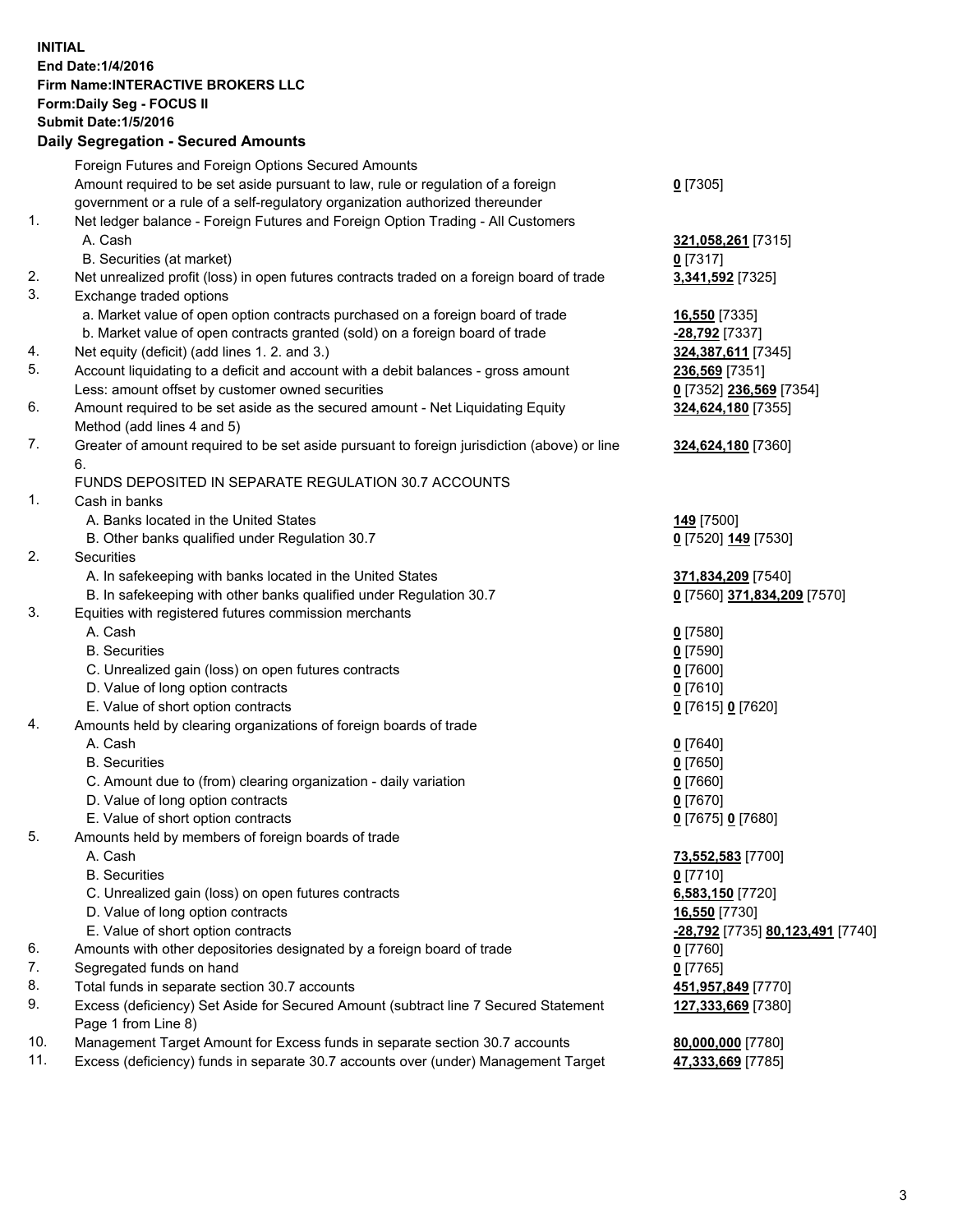**INITIAL End Date:1/4/2016 Firm Name:INTERACTIVE BROKERS LLC Form:Daily Seg - FOCUS II Submit Date:1/5/2016 Daily Segregation - Segregation Statement** SEGREGATION REQUIREMENTS(Section 4d(2) of the CEAct) 1. Net ledger balance A. Cash **2,614,705,248** [7010] B. Securities (at market) **0** [7020] 2. Net unrealized profit (loss) in open futures contracts traded on a contract market **31,270,484** [7030] 3. Exchange traded options A. Add market value of open option contracts purchased on a contract market **62,313,894** [7032] B. Deduct market value of open option contracts granted (sold) on a contract market **-143,407,949** [7033] 4. Net equity (deficit) (add lines 1, 2 and 3) **2,564,881,677** [7040] 5. Accounts liquidating to a deficit and accounts with debit balances - gross amount **153,784** [7045] Less: amount offset by customer securities **0** [7047] **153,784** [7050] 6. Amount required to be segregated (add lines 4 and 5) **2,565,035,461** [7060] FUNDS IN SEGREGATED ACCOUNTS 7. Deposited in segregated funds bank accounts A. Cash **349,392,635** [7070] B. Securities representing investments of customers' funds (at market) **1,497,995,525** [7080] C. Securities held for particular customers or option customers in lieu of cash (at market) **0** [7090] 8. Margins on deposit with derivatives clearing organizations of contract markets A. Cash **30,061,967** [7100] B. Securities representing investments of customers' funds (at market) **1,003,985,064** [7110] C. Securities held for particular customers or option customers in lieu of cash (at market) **0** [7120] 9. Net settlement from (to) derivatives clearing organizations of contract markets **-16,015,158** [7130] 10. Exchange traded options A. Value of open long option contracts **62,310,025** [7132] B. Value of open short option contracts **-143,404,128** [7133] 11. Net equities with other FCMs A. Net liquidating equity **0** [7140] B. Securities representing investments of customers' funds (at market) **0** [7160] C. Securities held for particular customers or option customers in lieu of cash (at market) **0** [7170] 12. Segregated funds on hand **0** [7150] 13. Total amount in segregation (add lines 7 through 12) **2,784,325,930** [7180] 14. Excess (deficiency) funds in segregation (subtract line 6 from line 13) **219,290,469** [7190] 15. Management Target Amount for Excess funds in segregation **155,000,000** [7194] **64,290,469** [7198]

16. Excess (deficiency) funds in segregation over (under) Management Target Amount Excess